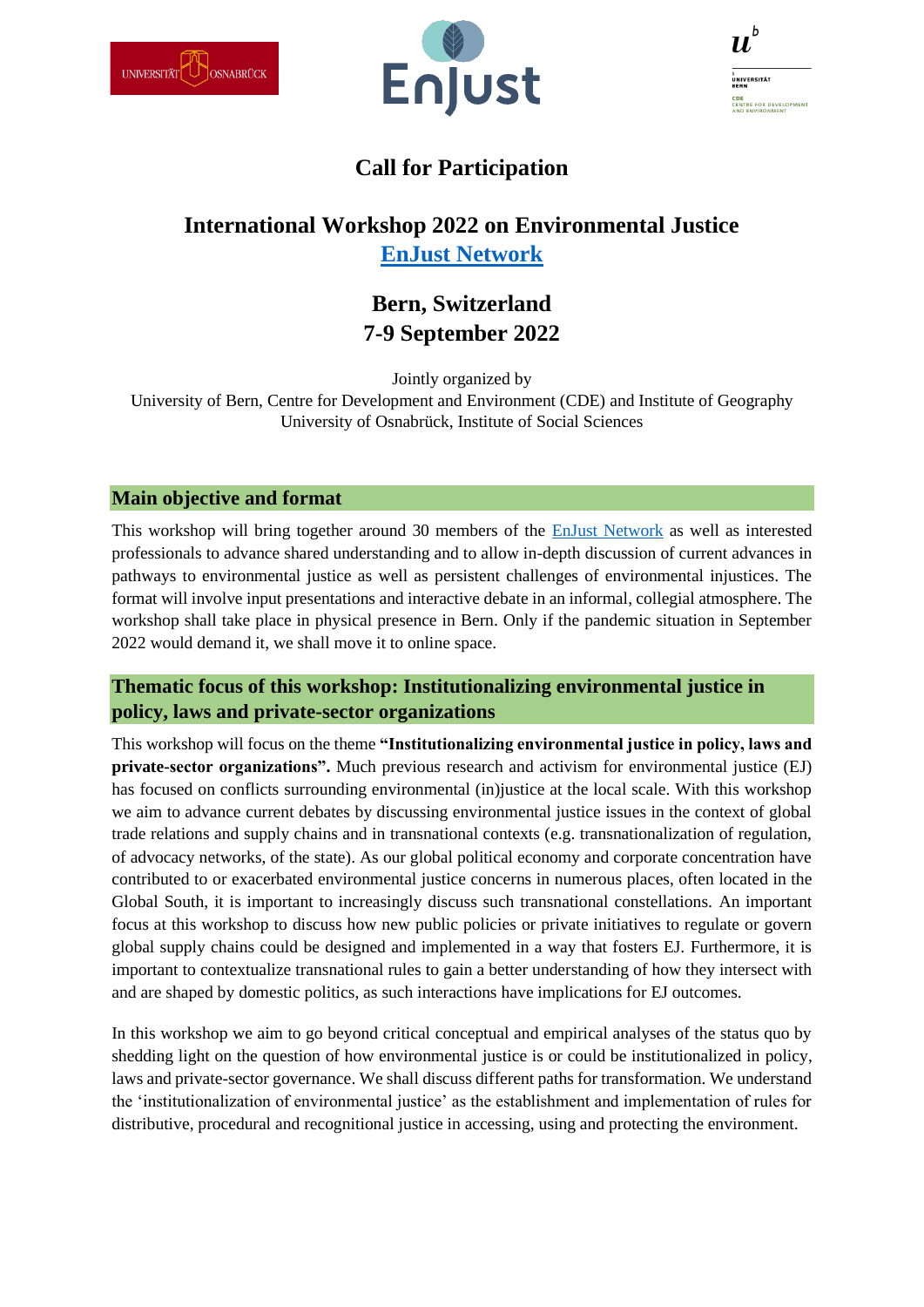



## **Four guiding questions**

To implement this thematic focus, this workshop will be organized around **four guiding questions:**

- 1. How can **European policies and laws** targeting global trade and supply chains integrate environmental justice in their design and implementation? What are the cutting-edge best practices in producing and consuming countries participating in global supply chains that properly integrate EJ in the rule of law and policy?
- 2. How do **regulatory frameworks and domestic politics in producing countries** of global value chains intersect with transnational governance approaches, thereby influencing environmental justice outcomes? What is the role of grassroots initiatives and supply chain actors in such dynamics?
- 3. How can environmental justice be institutionalized in **certification schemes, communitybased organizations or other private governance arrangements**? How do these initiatives open up negotiation spaces? What are the pre-conditions and limitations of private and hybrid governance for environmental justice?
- 4. What are the most promising **shifts in concepts and theories on EJ** in transnational contexts (e.g. global trade and supply chains, transnationalization of regulation, of advocacy networks, of the state), beyond a conflict-centric lens of environmental justice?

### **Specific objectives**

- 1. **Share most recent results and generate common understanding** and increased precision about current problems and, more importantly, effective approaches and strategies for environmental justice around the four guiding questions.
- 2. **Discuss current conceptual and methodological challenges and good practices** in the research and practice of environmental justice.
- 3. **Discuss future forms of collaboration**.

## **Invitation to submit your abstract by 6th March 2022**

There are two ways to participate at the workshop:

- 1) with a presentation and workshop engagement **("presenters")**
- 2) without a presentation, with workshop engagement **("non-presenters")**
- **"Presenters"** submit an abstract for a presentation of e.g. a scientific paper, artistic project, activist project, research project.
- **"Non-presenters"** submit an abstract of your current project (e.g. art, research, activism, implementation) to illustrate the relation of your engagement with environmental justice.

Abstracts are between 250-300 words, plus title, author(s) and affiliations. Participants with limited travel budget are strongly encouraged to submit their abstracts. We aim to secure funds to reimburse travel costs and accommodation for a limited number of participants.

#### **Please submit your abstract by email to [enjust.cde@unibe.ch](mailto:enjust.cde@unibe.ch) until 6th March 2022.**

Please indicate in your email (1) whether you wish to participate as presenter or non-presenter and (2) whether your workshop participation depends on financial support.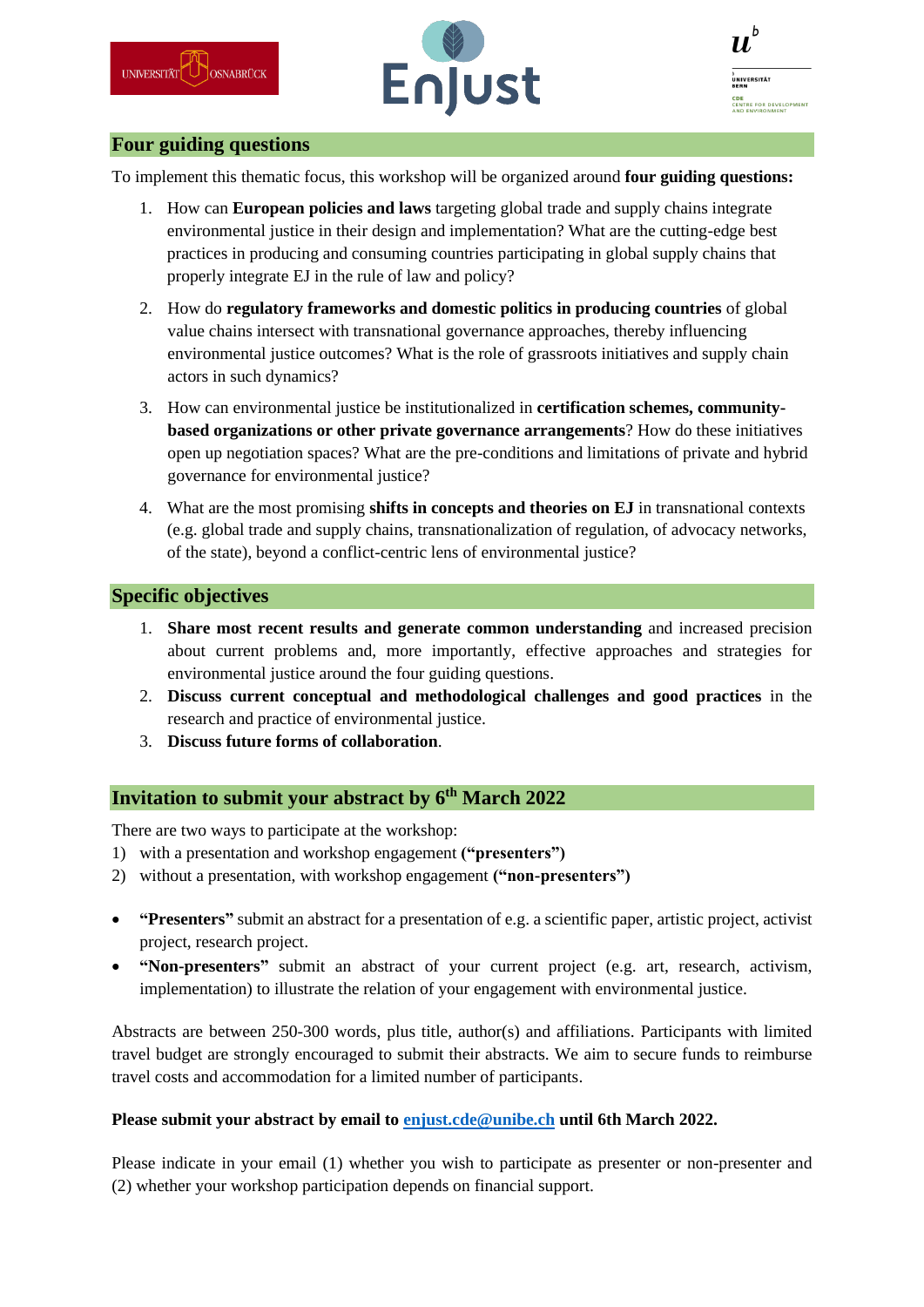



| b<br>I                                                  |
|---------------------------------------------------------|
| b<br>UNIVERSITÄT<br><b>BERN</b>                         |
| CDE<br><b>CENTRE FOR DEVELOPMENT</b><br>AND ENVIRONMENT |

#### **Review and notifications of acceptance by 30th April 2022**

All submissions will be reviewed by at least 2 members of the workshop team. To be accepted, abstracts and summaries need to be of sufficient clarity and quality. If applications exceed workshop places, selection will take place by using the following criteria:

- o **Fit** of presentation or project with the main themes of the workshop
- o **Clarity and quality** of the abstract
- o **Diversity** of set of participants in terms of regions of engagement and forms of engagement (e.g. research, activism, arts, social-entrepreneurial, …)

We will send **notifications of acceptance** until **30th April 2022.**

## **Workshop participation**

To enable in-depth, informed debate at this workshop, **participants are expected to**:

- Respond to the **preparatory survey** (ca. 15 minutes) in June 2022 to enable designing a workshop programme that meets the needs and interests of participants.
- Actively attend the full workshop from  $7<sup>th</sup>$  through  $9<sup>th</sup>$  September 2022 in Bern.

### **Venue and modalities**

- Workshop Venue: University of Bern, Mittelstrasse 43, 3012 Bern, Switzerland
- The workshop has **no registration fee**, but participants are expected to **cover their own travel and accommodation expenses**.
- Next to highly interactive discussions, the direct expected outputs will be a Workshop Report and an Action Plan. We do not plan to publish workshop proceedings.

## **Organizers**

#### **Workshop hosts: University of Bern and University of Osnabrück**

Christoph Oberlack Almut Schilling-Vacaflor Samuel Brülisauer Jimena Solar Sarah Steinegger Gesabel Villar

#### **EnJust Network Office** Jenny Bischoff, EnJust Kiel Jana Wilkening, EnJust Kiel

#### **With the generous support of the EnJust Core Team**

**Workshop email:** [enjust.cde@unibe.ch](mailto:enjust.cde@unibe.ch)